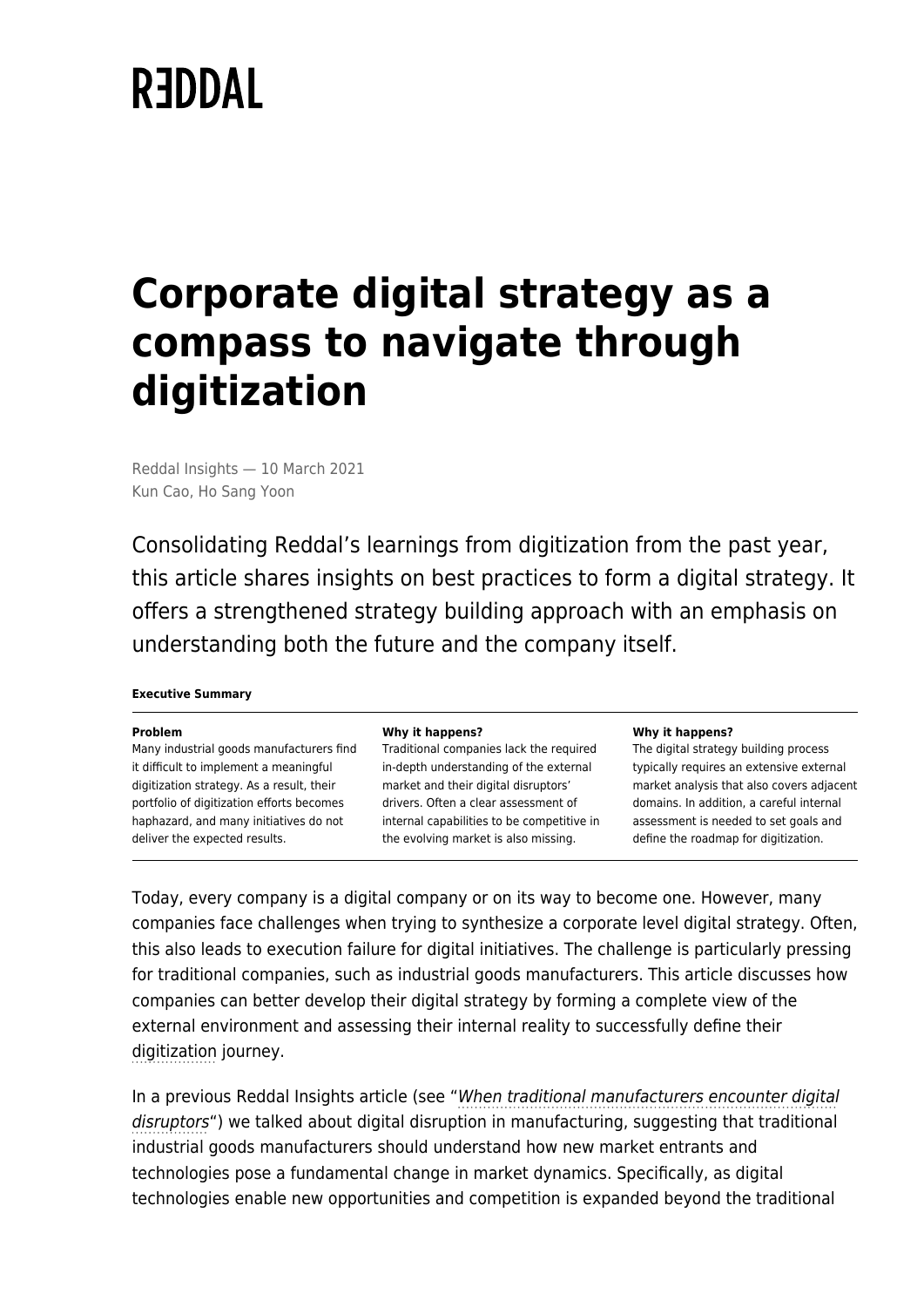boundaries of business, a fresh perspective is needed [1]. Faced with digital disruption, many companies have rushed into their own digital journeys, as they present a strategic opportunity to expand their offerings [2] and create new methods of value creation [3, 4]. At the same time, we have observed that the attempts to drive [digitization](https://www.reddal.com/expertise/digitization/) often result in disappointing rewards, or even failures, due to lack of a "big picture" perspective.

# **Why many companies fail to implement [digitization](https://www.reddal.com/expertise/digitization/)**

What we typically see at a company pushing a digitization initiative is the following: First, they have a strong position in their traditional business. Second, they have a growth-oriented strategy which enabled them grow to where they are today. Third, the market for the legacy business has been moderately stable in the recent past. Lastly, there are on-going, scattered efforts with a digital future in mind.

The situation worsens when that company suddenly faces the full force of digital disruption in the market. There are challenges from not only newcomers, but also from traditional competitors who are strengthening themselves or their offerings with digital elements. Customer buying behavior, needs and preferences are also changing rapidly. Compounded by industry convergence and new dimensions of competition, this leads to a fragmented, chaotic ecosystem, which blurs a company's original position within the market. External forces notwithstanding, there are obstacles within the organization as well. The first is the lack of focus and direction to successfully address those threats and capture opportunities from [digitization](https://www.reddal.com/expertise/digitization/). Moreover, the organization will have structural and capability constraints, the foundations of which have supported their growth and success in the past. There is a dichotomy between the past and the new reality.

The automotive industry is a case in point. With advancements in technology and a digitally savvy customer base, the traditional market landscape has fundamentally shifted. Previously, the landscape was rather stable, with 13 traditional OEMs in the top 15 producers and only 2 new entrants between 2001 and 2016 [5]. However, the automotive industry is now seeing the growth of new players such as Tesla, BYD, and NIO. Furthermore, as vehicles become a platform for digital experience, tech giants like Google and Apple, mobility providers such as Uber, Grab, and Zipcar are entering the market from other directions [6]. As new entrants leverage their software competence and expand the scope of the industry, traditional OEMs feel the pressure to protect their base and participate in the changing ecosystem, in one way or another. However, players' assets and prior investments including the workforce act as an obstacle rather than an advantage.

Such complexities indicate that companies need to re-evaluate how [digitization](https://www.reddal.com/expertise/digitization/) is done. While a well-constructed digital strategy is a clear solution, it must be understood that developing a digital strategy goes beyond normal strategy — unlike a familiar strategy building process, digital strategy must address two crucial issues pertaining to external outlook and internal assessment. Only then can a well-coordinated digitization journey emerge.

### **Phase 1: Conduct external analysis for market outlook**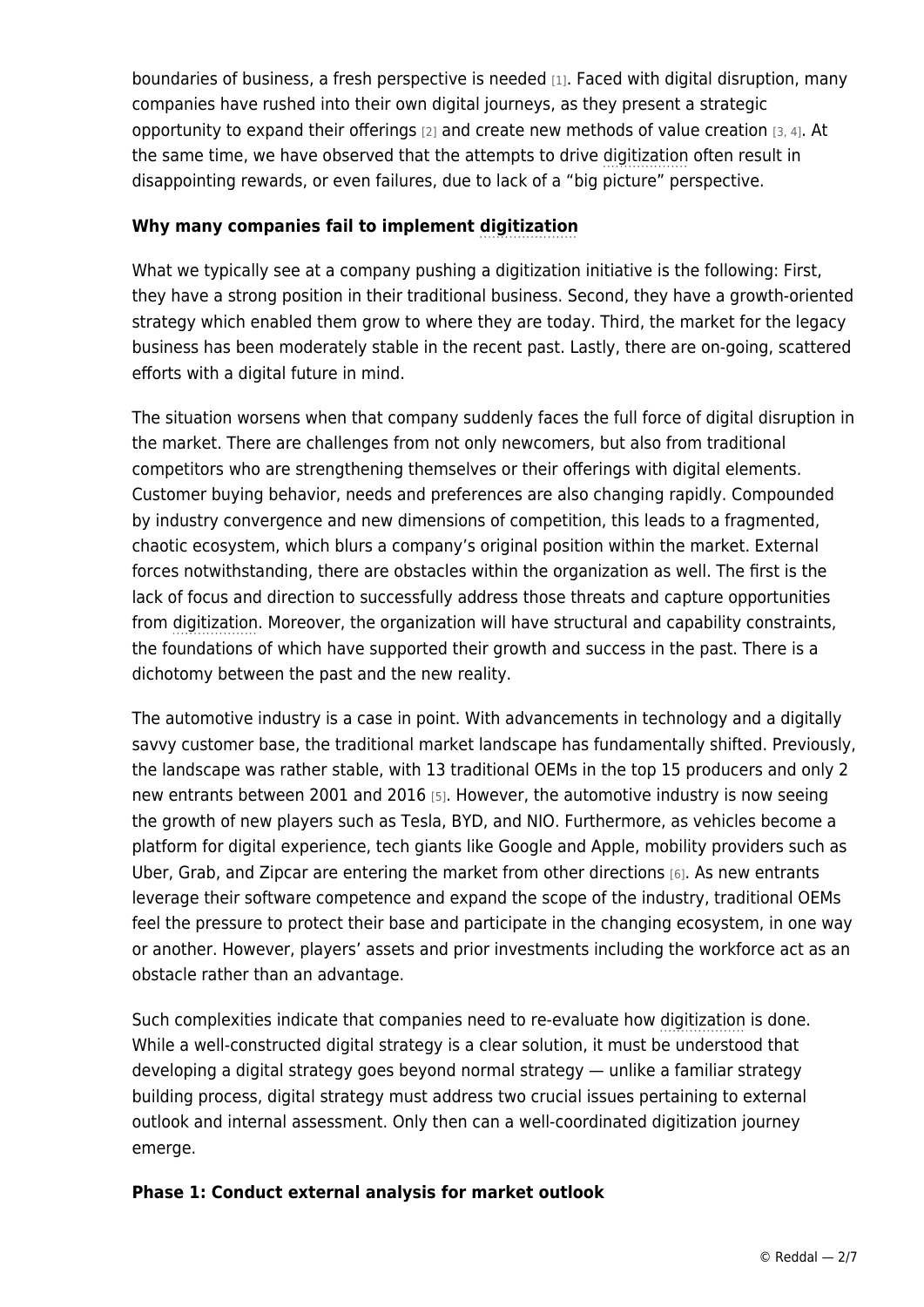The first phase to building a digital strategy is forming a vision of the future market through external analysis. By drawing implications of digitization trends and understanding opportunities and threats thereof, a company can prepare for a digital future. At Reddal, we have noticed that this external analysis is best conducted through four steps:



Figure 1. The four steps of external analysis.

Mapping and understanding digital trends is the first step. The key is to be as objective as possible. While internal experts provide insights into market trends, it must be understood that digital forces can drive the market in a completely new direction, as we have seen in the automotive industry. As such, it is important to carefully identify and evaluate the forces driving the industry change. These include technological and regulatory trends, as well as the changing wants and needs of the customer.

Once a company understands the forces driving industry digitization, it must gain insights into their business implications. In practice, this amounts to prioritizing certain trends to focus resources for further actions. Prioritization, in turn, must consider the implications to value creation, including new business opportunities, cost structure implications, and the cost of remaining passive to digital trends. Eventually, understanding the prioritization of trends and value creation implications will lead to a view on possible directions of industry development.

The third step of external analysis is verifying industry scenarios and the relative maturity level. After establishing a view of the industry, a company must understand what it means to be competitive. The current state of the industry must first be assessed. This can be done through a benchmark analysis of digitization activities and maturity of competitors including traditional competitors, market disruptors, potential market entrants, and players in adjacent industries. Based on developments of industry players, a company can consolidate the most likely direction of industry development.

Lastly, the company's vision of the future industry is finalized. After having mapped overall digitization trends and understanding business implications, industry development scenarios, and requirements of competitiveness, a company must formulate its consolidated view on the future field of play. Based on its stance, an analysis can be done on the future state of the value chain and ecosystem roles. This helps to gain a solid big picture view.

In a recent engagement, Reddal interviewed executives and sales managers from various levels in a global industrial equipment manufacturer undergoing digitization. The focus of the interviews was to identify what customers aim to do with digital technology and how the company could support their initiatives by enhancing or expanding its offerings. The wide applicability of their equipment obfuscated overall trends, as it became clear that industries have varying expectations of what value digital offerings can bring. To establish a digital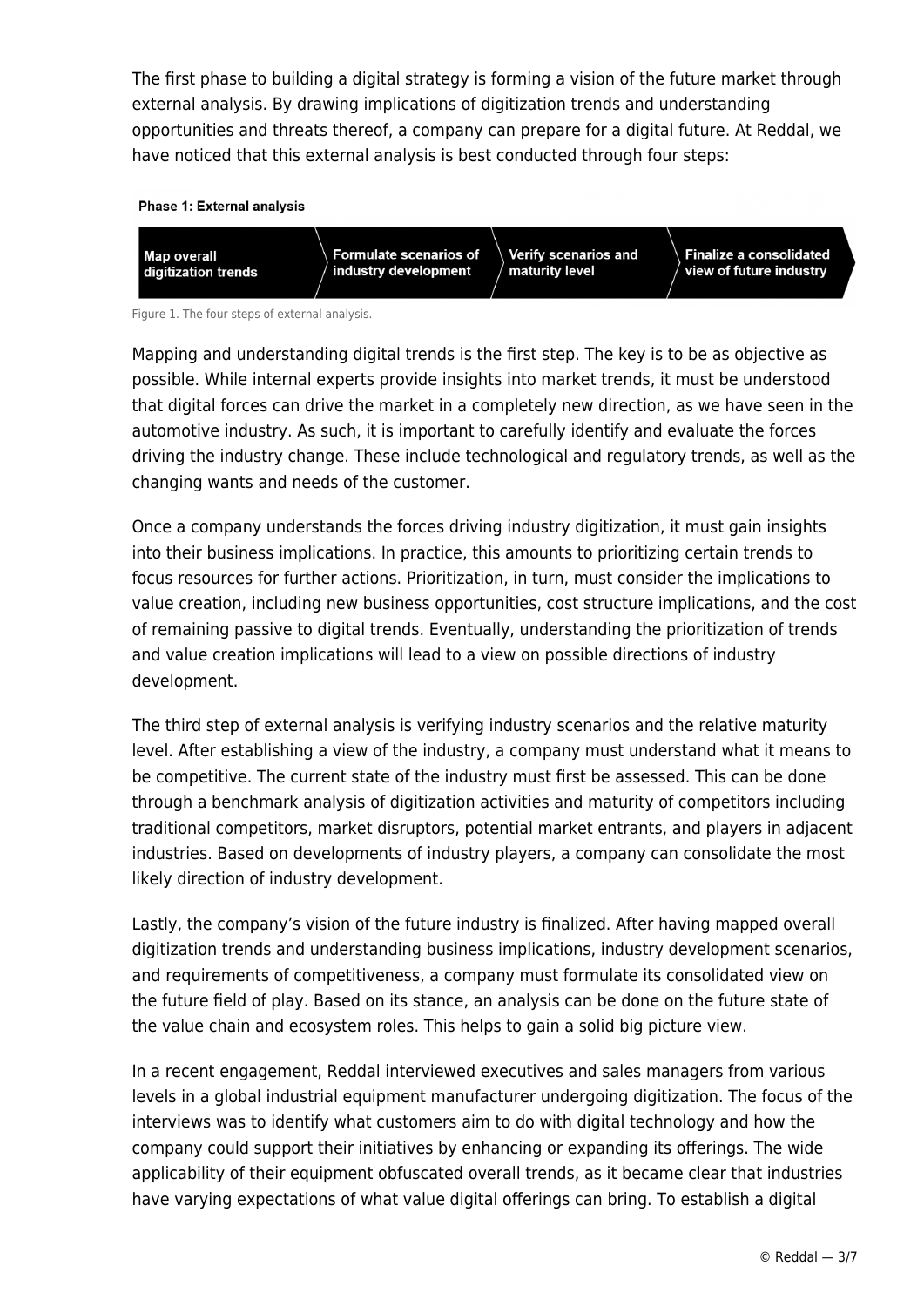value creation logic for the company, a series of workshops with different stakeholders were held to agree on which trends to prioritize. One major finding was that market players utilize digitization as a tool to expand their offering scope. This trend, along with others, was then corroborated with competitor benchmark analysis and finally verified with customer interviews. Based on these findings, digital opportunities and threats were identified to complete external analysis portion of digital strategy.

# **Phase 2: Assess internal capabilities for digitization**

The second phase of digital strategy development is an examination of internal capabilities and future readiness. Note that sometimes phases 1 and 2 can occur in parallel and can feed each other. The basis for this introspection is the big picture view emerging from the external analysis. Depending on the goals of digital initiatives so far established, the scope of the following inquiry and thus, digital strategy, will greatly vary. Furthermore, it is crucial that an objective, cool-headed assessment is carried out, as this phase requires a deep dive into the strategic decisions, product offering, and the supporting operating model that have enabled the company's growth and success. The internal assessment can easily become political, so care is needed to make sure this does not happen. Like its external counterpart, internal assessment can be done through four steps.

#### Phase 2: Internal assessment



Figure 2. The four steps of internal assessment.

The very first step to assess the strategic distance to the new or upcoming operative reality. Since digitization is inherently new and disruptive, it is imperative to judge whether ongoing strategy and initiatives are critical and compatible with the digital future. After evaluation, a decision can be made whether to complete the current strategy cycle implementation before moving further or proceed on digital strategy.

Secondly, a company must assess its offering maturity. Digitization enables both strengthening of core offerings and expansion into new offerings. In our work we have observed that in some cases digital solutions are packaged with traditional hardware offering and in others the company in question shifted its focus from offering hardware to AI-powered software solutions. Regardless of which path a company chooses it must first evaluate the maturity and competitiveness of its offerings, and readiness for (further) digitization. This includes not only technical capability analysis but also a realistic assessment of the customers' readiness for digitally enhanced core offerings.

The third step is to evaluate the readiness of the company's operating model for digitization. Digitally enhanced offerings, as well as their delivery, affects many business processes as digitization paves way for automation, tailoring, and scalability that are usually not built into the existing operating model. Furthermore, digitization can play a big role in unifying the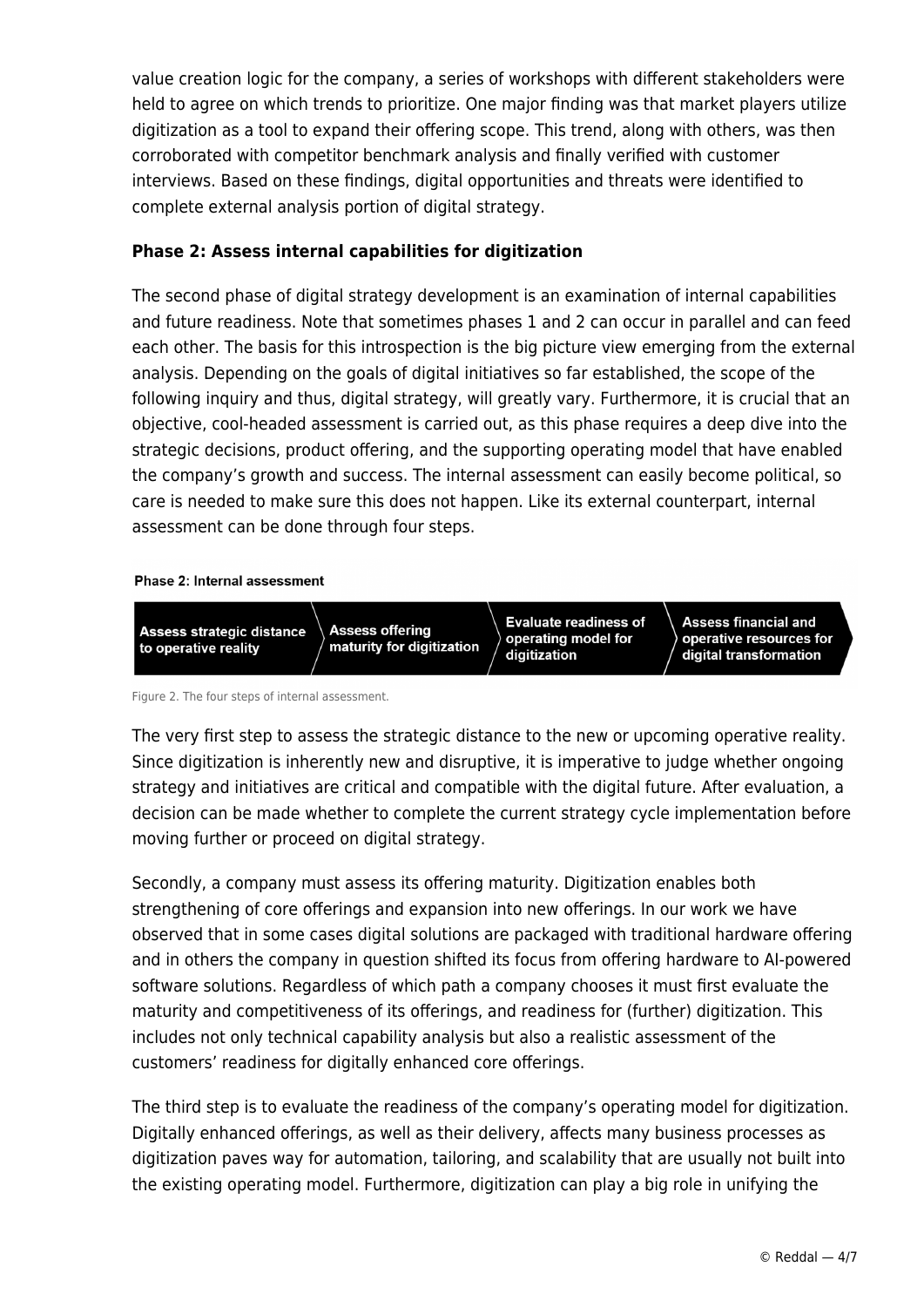company in terms of processes and operations across geographies. Given this nature of digitization, the current operating model must be thoroughly revisited for a comprehensive gap analysis, including process, organizational structure and responsibilities, IT tools and data, and soft skills (for more details on the role of soft skills, see "[Optimizing sales](http://www.reddal.com/insights/optimizing-sales-managers-role-and-performance-during-a-digital-sales-transformation/) [managers' role in digital sales transformations](http://www.reddal.com/insights/optimizing-sales-managers-role-and-performance-during-a-digital-sales-transformation/)").

Finally, a company must assess its financial and operative capabilities to support digital strategy implementation. The objective is to conclude whether a company can afford digital initiatives by carefully looking into available financial and operative resources, and to understand what limitations must be taken into consideration. Often digitization may result in cannibalization of some existing offerings, and this must then be carefully assessed to derive the appropriate path forward.

In a recent client engagement, we assessed internal readiness by working together with specialists from different business units. The findings supported the hypothesis that the company was ready for digital strategy and were coherent with the external analysis indicating that digital offerings were crucial to the customers. Using inputs and expectations obtained from customer interviews, we defined a set of digital core offerings for short- and long-term goals. With a target offering in place, we identified gaps in the current operating model, culminating in a transformation roadmap for processes, IT tools, and other elements of the to-be operating model.

## **Phase 3: Form a unified, corporate level digital strategy**

Once the input from phases 1 and 2 regarding external and internal assessments are ready, synthesizing a coherent overall digital strategy on the corporate level becomes the natural next step. Here we provide a brief overview of this phase, with an emphasis on defining and evaluating digitally enabled strategic options:

#### Phase 3: Form a corporate level digital strategy



Figure 3. Methodology for forming a corporate level digital strategy.

The first step is to define ambitions and structure the issues. A good practice is drafting first hypotheses to formulate an initial set of ambitions and issues, which can be modified on an as-needed basis as new facts and insights come into light.

The next step is to build the storyline and roadmap for the strategy. In other words, assess and decide on strategic options. This is particularly important in digital strategy as digitization provides a company with many different options. For instance, a company may choose to digitize any combination of its offerings, internal operations, sales, customer relations, and so on. In addition, there are further options of [M&A](https://www.reddal.com/expertise/ma-and-divestments/) and other potentially novel structural options to implement digitization. Thus, it is important to understand the value creation logic behind each action by asking questions such as how to optimize the sequence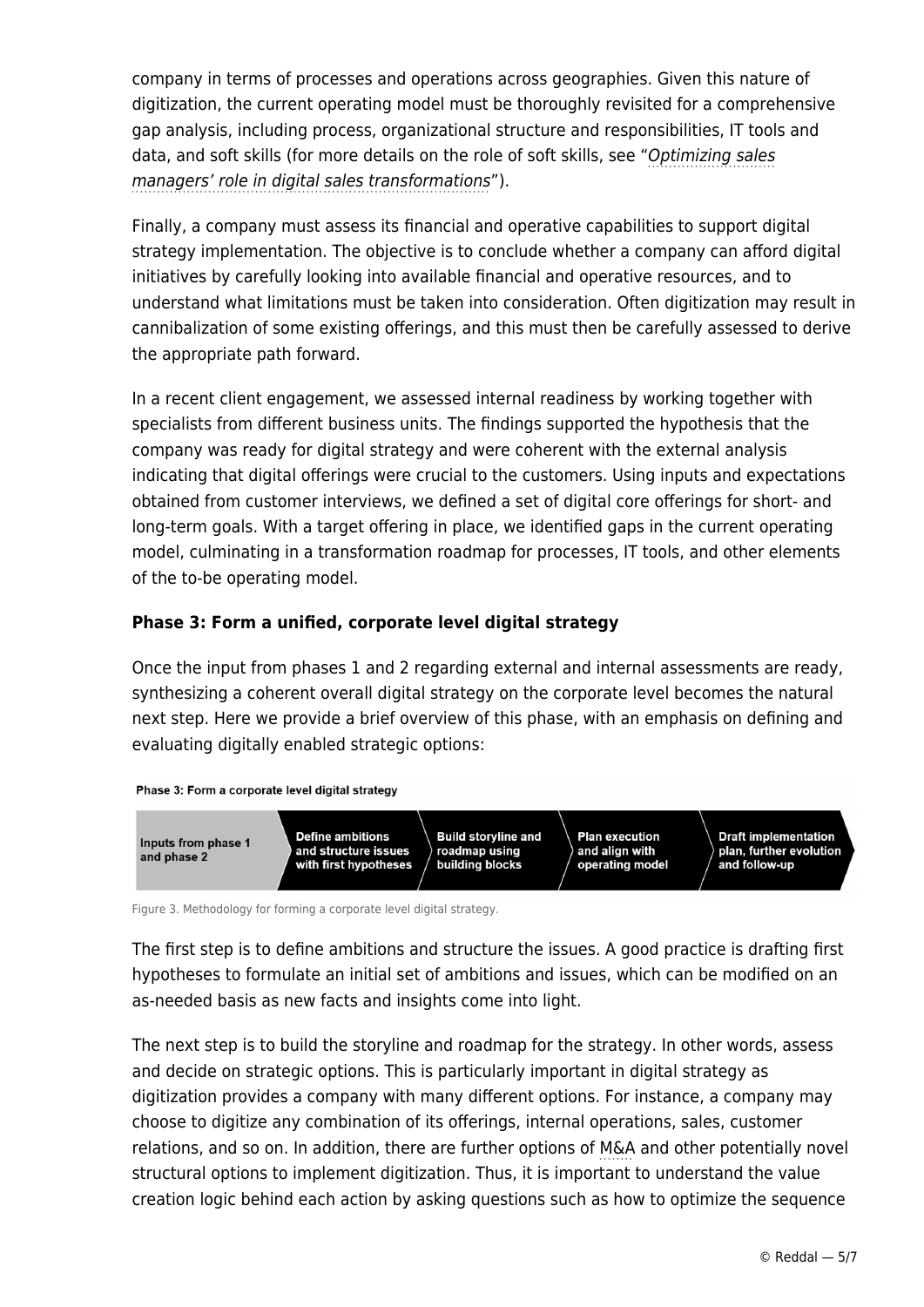of digital building blocks and managing them to reap the intended effects. Evaluating these options and testing sensitivity is crucial to develop an actionable execution plan.

The third step is planning the execution and aligning the operating model. Specifically, defining strategy phases and key actions, establishing a timeline and KPIs for assessment, finalizing resources for mobilization are required. Also, in this step — with gap analysis from phase 2 serving as input — potential issues with the operating model should be addressed.

Finally, an implementation plan is drafted, laying out the phases of implementation and defining resources needed in the initial stage and follow-up processes. It is particularly important to define an iteration cycle and how to align management planning as the strategy evolves (more about this in "[Securing strategy implementation through iterative operating](http://www.reddal.com/insights/securing-strategy-implementation-through-iterative-operating-model-design/) [model design](http://www.reddal.com/insights/securing-strategy-implementation-through-iterative-operating-model-design/)"). This not only makes the digital strategy more effective but also provides flexibility to changes and further market dynamics.

# **External and internal analysis: missing puzzle pieces of corporate digital strategy**

Faced with the changing winds of digitization, traditional companies such as industrial goods manufacturers often face difficulties in forming and implementing a successful digital strategy. Their strong position, growth-oriented strategy, and stable market in their legacy business contribute to the challenge. Adding to the headache are digital disruptors and digital initiatives from traditional competitors that stir up the ecosystem. Fragmented efforts towards digitization in this context are to no avail.

Fortunately, drafting a digital strategy can be done through an iterative strategy building process with an emphasis on drawing a clear picture of the external environment and internal reality. The external analysis aims to draw implications of digitization trends to understand the opportunities and threats, thereby enabling the company to prepare in advance. Its internal counterpart is to evaluate whether and how the required changes can be done. Once these elements are in place, an industrial manufacturer can integrate them into a digital [corporate strategy](https://www.reddal.com/expertise/strategy/).

Lastly, it is important to remember that building a strategy is an iterative process that benefits from broad participation (see "[Using a \(massively\) participative strategy process for](http://www.reddal.com/insights/using-a-massively-participative-strategy-process-for-corporate-change-lessons-learned/) [corporate change – lessons learned](http://www.reddal.com/insights/using-a-massively-participative-strategy-process-for-corporate-change-lessons-learned/)"). Digitization may have ripple effects throughout the whole organization, serving as a unifying factor across business units, processes, and operations. With this in mind, corporate executives should build and refine digital strategy with input from all business levels, again and again. The resulting global, corporate-level, unified digital strategy will reap the benefits of digitization.

# **References**

[1] Sebastian, I.M., M. Mocker, J.W. Ross, K.G. Moloney, C. Beath, and N.O. Fonstad. "How Big Old Companies Navigate Digital Transformation", MIS Quarterly Executive 16(3), 2017, pp. 197-213.

[2] Kamp, B., and G. Parry, "Servitization and advanced business services ad levers for